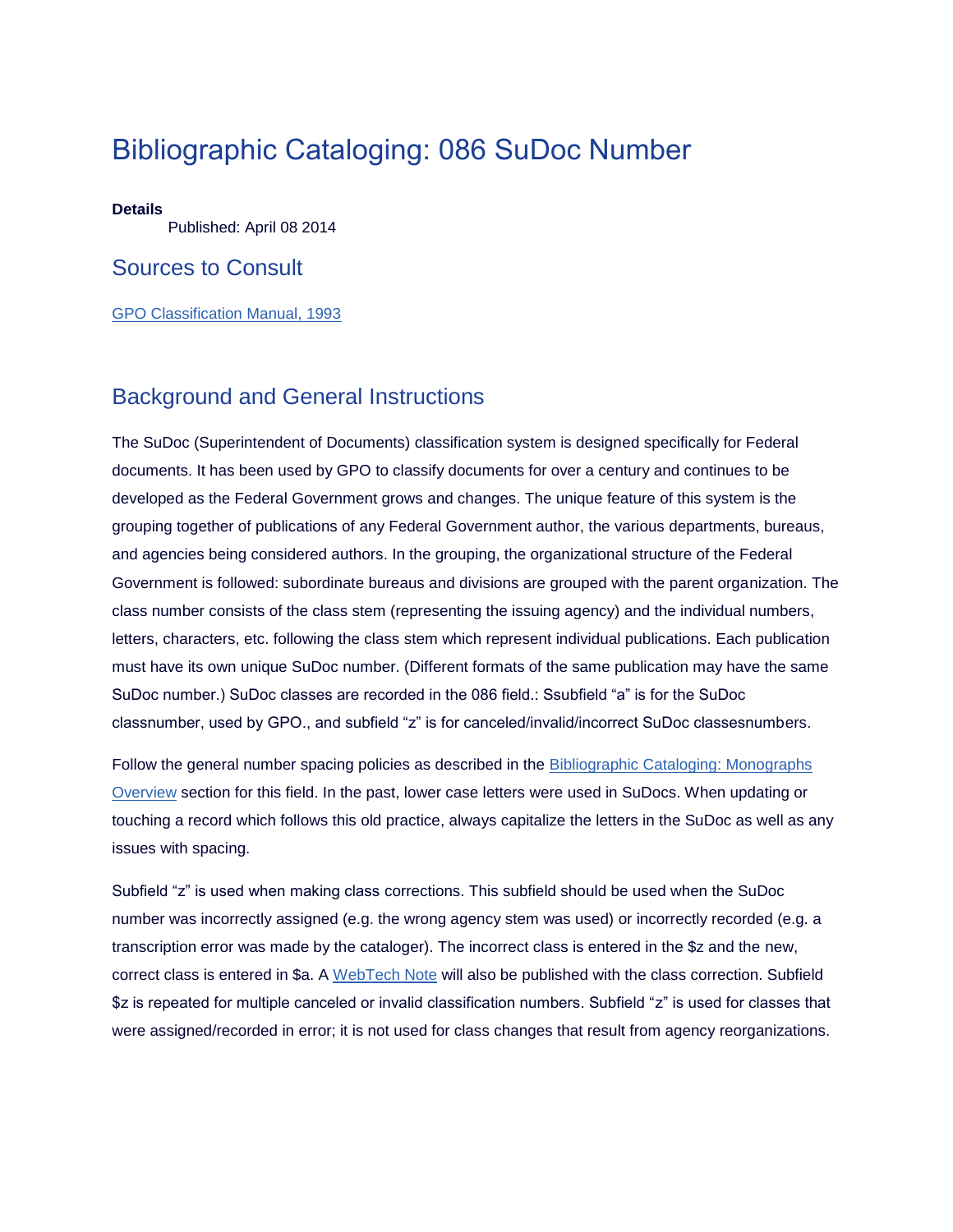When the SuDoc number for a title has changed due to agency reorganizations, each correct SuDoc number is listed in a separate 086 \$a. The 086 fields must be recorded in the order of oldest number to the most current.

Examples:

086 0 FS 3.3: 086 0 HE 3.3/5: 086 0 SSA 1.22:

## **Multiparts**

The SuDoc for an open multipart should end with a slash in the cataloging record. The volume or part numbers are not included in the 086 field. However, for a complete or closed multipart record the volume information may be added to the SuDoc number if known (ex. A 45.3:A 56/V. 1-15). Multiparts which contain multiple 086 fields for each part (as part of a numbered series, etc.) are an exception to these rules.

Examples:

086 0 FEM 1.209:080059/989/

086 0 A 45.3:A 56/V. 1-15

### Serials and Integrating Resources

Only the SuDocs class stem is recorded. In most cases, this means recording the class up to the colon. In more complicated classes, such as the Y 3's, certain elements of the class after the colon must also be recorded.

Examples:

086 0 Y 1.1/8: 086 0 I 49.129: 086 0 Y 3.N 88:1